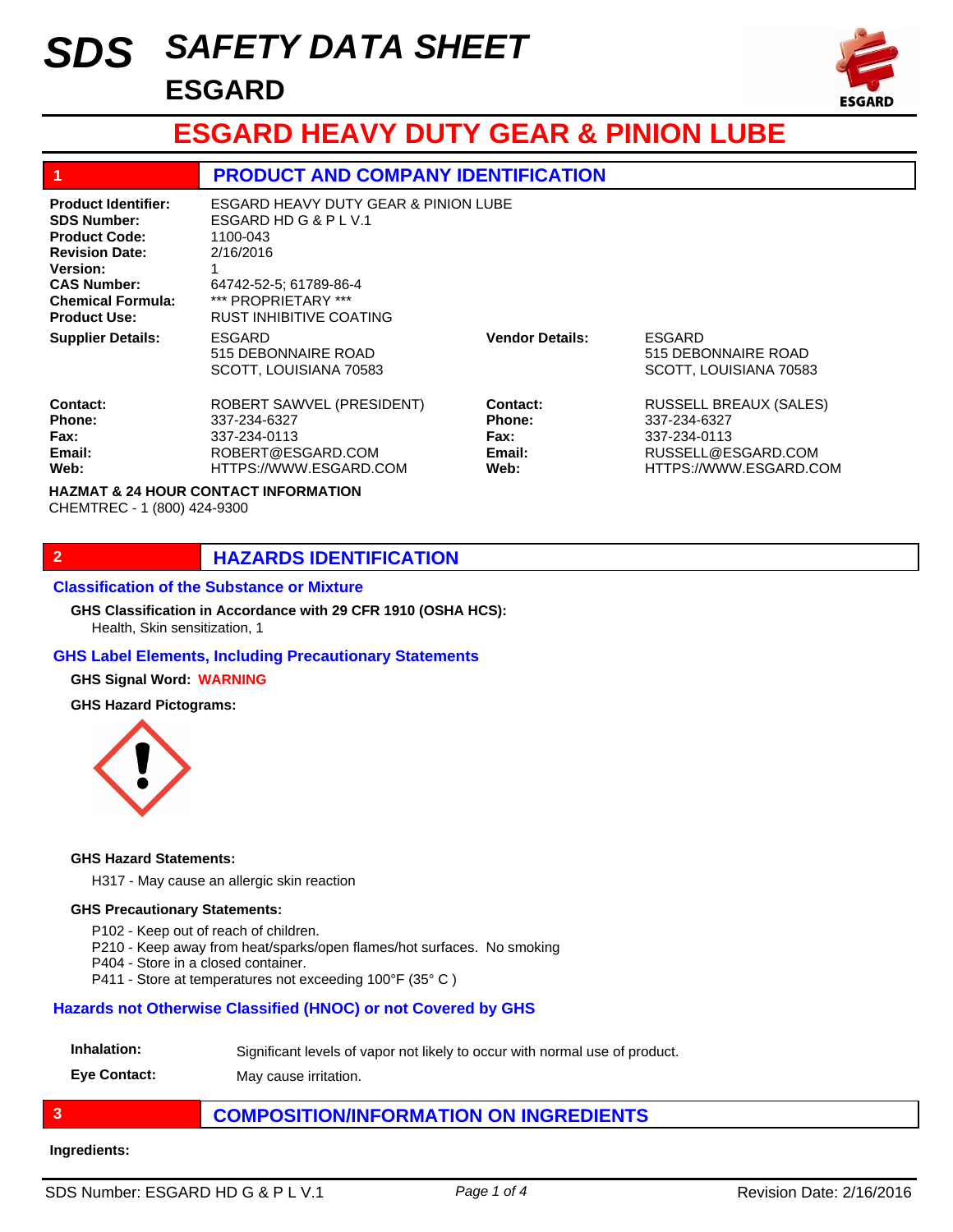| Cas#       | $\%$   | Chemical Name                                                            |
|------------|--------|--------------------------------------------------------------------------|
| 64742-52-5 | 10-20% | Mineral Oil, petroleum Distillates, Hydrotreated (mild) Heavy Naphthenic |
| 61789-86-4 | 02-10% | sulfonic acids, petroleum, calcium salts                                 |

| 4                    | <b>FIRST AID MEASURES</b>                                                                                                                                                                                                                                                           |
|----------------------|-------------------------------------------------------------------------------------------------------------------------------------------------------------------------------------------------------------------------------------------------------------------------------------|
| Inhalation:          | Not a direct hazard if product is applied as recommended and used for intended purposes. If respiratory symptoms<br>should develop move personnel away from source of exposure and into fresh air. If symptoms persist seek medical<br>attention.                                   |
| <b>Skin Contact:</b> | Wipe excess material from skin with a cloth. Wash contaminated area of skin with a waterless skin cleanser once all<br>product is removed wash with soap and water. Should a waterless skin cleanser not be available wash skin for a<br>minimum of 15 minutes with soap and water. |
| <b>Eye Contact:</b>  | Flush with large amounts of water for a minimum of 15 minutes. If irritation persists seek medical attention.                                                                                                                                                                       |
| Ingestion:           | Not a direct hazard if product is applied as recommended and used for intended purposes. If ingestion should occur<br>seek medical attention.                                                                                                                                       |

# **5 FIRE FIGHTING MEASURES**

| <b>Flammability:</b>           | Will not burn unless preheated.                                                                                 |
|--------------------------------|-----------------------------------------------------------------------------------------------------------------|
| <b>Flash Point:</b>            | 455° F (235° C) PMCC                                                                                            |
| <b>Flash Point Method:</b>     | Pensky-Martens Closed Cup Test                                                                                  |
| <b>Extinguishing Media:</b>    | Extinguish with dry chemical, CO2, water spray, foam, sand, and/or earth. Water and<br>foam may cause frothing. |
| <b>Special Considerations:</b> | Fire fighters should enter area wearing positive pressure respiratory protection.                               |

# **6 ACCIDENTAL RELEASE MEASURES**

| <b>Personal Precautions:</b>      | No action should be taken that may involve personal risk. In the event of a spill immediately contact<br>upper management for final instructions. Keep unnecessary and unprotected personnel from entering.<br>Do not touch or walk through spilled materials. No smoking. Shut off and keep spilled product away from<br>all possible ignition sources. Avoid breathing and vapor or mist that may be produced. Ensure proper<br>ventilation. Don appropriate personal protective equipment before proceeding with any cleanup<br>(See section 8).                                                                                                                                                                                                                                                         |
|-----------------------------------|-------------------------------------------------------------------------------------------------------------------------------------------------------------------------------------------------------------------------------------------------------------------------------------------------------------------------------------------------------------------------------------------------------------------------------------------------------------------------------------------------------------------------------------------------------------------------------------------------------------------------------------------------------------------------------------------------------------------------------------------------------------------------------------------------------------|
| <b>Environmental Precautions:</b> | Avoid dispersal of spilled material and runoff from contacting soil, waterways, drains, and sewers.<br>Inform all relevant authorities if the product has caused environmental pollution to sewers, waterways,<br>soil, air, etc.                                                                                                                                                                                                                                                                                                                                                                                                                                                                                                                                                                           |
| Spill containment and clean up:   | Consult with management or proper authority to determine if cleanup may be conducted safely.<br>Avoid the use of any high powered or jet water stream that may spread the product. After donning proper<br>personal protective equipment (See section 8) transfer bulk of material into another container. Dilute<br>with water and mop up if product is water-soluble if not absorb any remaining residue with proper<br>absorbents such as earth or vermiculite. Do not use any combustible material as an absorbent. Sweep<br>up and dispose of as solid waste in accordance with applicable federal, state, and local regulations.<br>Contact a certified/licensed waste disposal company for proper disposal of waste. Absorbent material<br>may pose the same hazard (if any) as the spilled product. |

**See Section 1 for emergency contact information and Section 13 for waste disposal**.

**FIGURE 12 IN STORAGE** 

| <b>Handling Precautions:</b> | Avoid contact with skin and eyes. Observe good standards of industrial hygiene. Keep away from<br>sources of ignition. |
|------------------------------|------------------------------------------------------------------------------------------------------------------------|
| <b>Storage Requirements:</b> | Storage Temperature: $0-100^{\circ}F$ ( $-18-35^{\circ}C$ )<br>Storage Precautions: Keep in closed containers.         |

**8 EXPOSURE CONTROLS/PERSONAL PROTECTION**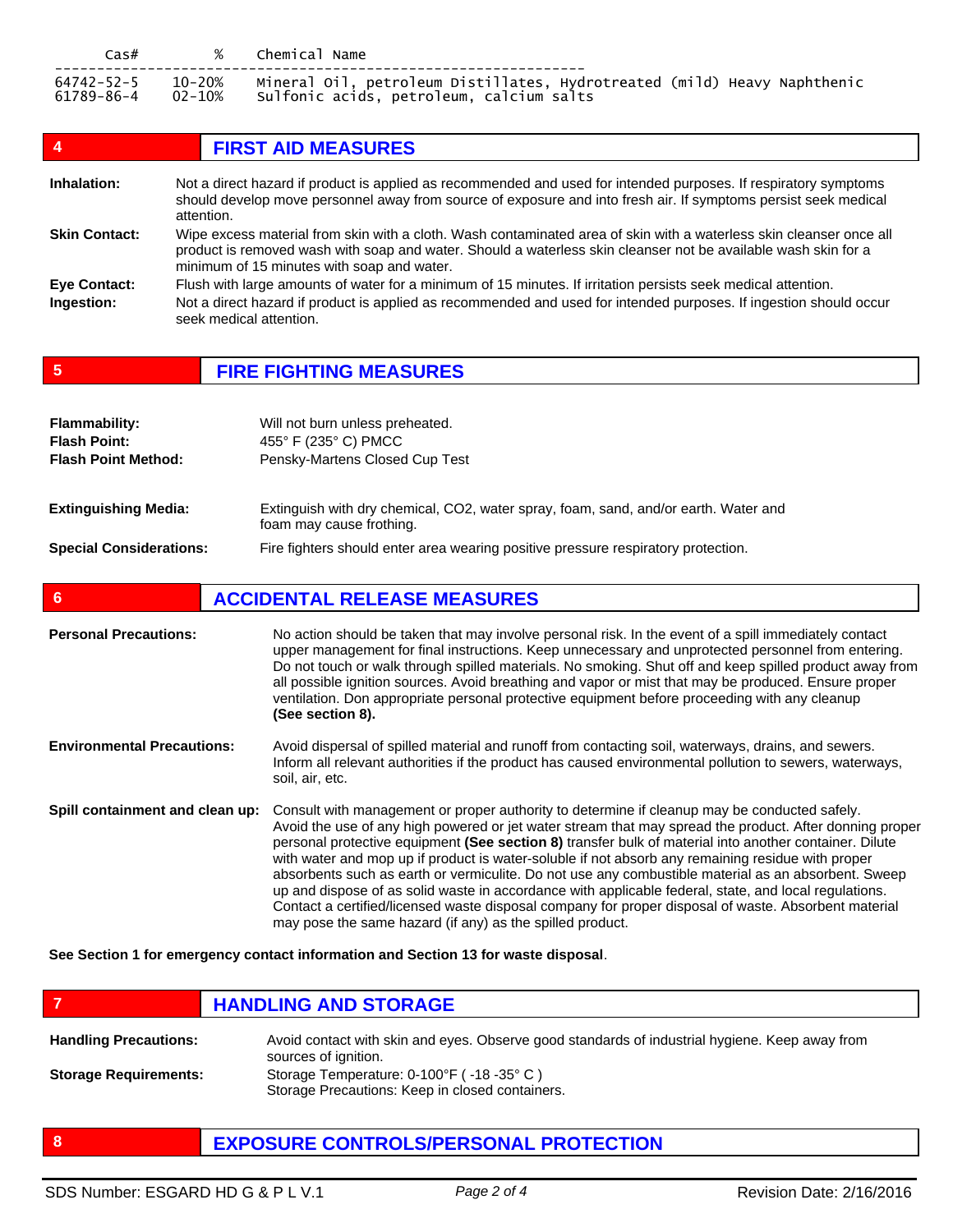| <b>Engineering Controls:</b> | Provide forced air ventilation when applying in confined spaces.                                               |
|------------------------------|----------------------------------------------------------------------------------------------------------------|
| <b>Personal Protective</b>   | HMIS PP, C   Safety Glasses, Gloves, Apron                                                                     |
| Equipment:                   | Respiratory Protection: Unlikely to be necessary. Use approved chemical filter respirator.                     |
|                              | Eyes: Use of safety glasses or chemical eye goggles is suggested.                                              |
|                              | Hands: Use of non-natural and non-butyl rubber gloves is recommended.                                          |
|                              | Skin: Use protective clothing. Use of pants, long sleeve shirt, and apron recommended when applying<br>product |
|                              |                                                                                                                |

**Exposure Limits:** Not determined.

**Always pratice good hygiene. Remember chemicals can transfer from your hands to things that may cause ingestion of product, e.g., food, cigarettes, etc. Always wash hands and skin thoroughly after coming into contact with product even if proper personal protective equipment was used.** 

# **9 PHYSICAL AND CHEMICAL PROPERTIES**

**Physical State: Spec Grav./Density: Boiling Point: Vapor Pressure: pH: Appearance:** Light black

Grease (25°C): 1.35-1.40 > 300°F (148°C) Not determined 7.5

**Odor: Solubility: Freezing/Melting Pt.: Flash Point:**

Mild Odor Not water soluble Not determined 455°F (235°C) PMCC

### **10 STABILITY AND REACTIVITY**

| <b>Chemical Stability:</b>       | Product is stable under normal conditions.                                                                                                                                                 |
|----------------------------------|--------------------------------------------------------------------------------------------------------------------------------------------------------------------------------------------|
| <b>Conditions to Avoid:</b>      | Exposed flames; high temperature sources; strong oxidizers                                                                                                                                 |
| <b>Materials to Avoid:</b>       | Strong Oxidizing Agents.                                                                                                                                                                   |
| <b>Hazardous Decomposition:</b>  | Combustion can produce a variety of compounds including oxides of sulfur, oxides of carbon, water<br>vapor, and unidentified organic and inorganic compounds - some of which may be toxic. |
| <b>Hazardous Polymerization:</b> | Will not occur.                                                                                                                                                                            |

# **11 TOXICOLOGICAL INFORMATION**

LD50 (Animal/Oral): No data available

Possible Health Effects:

Eyes - Mildly irritating

Skin - Prolonged contact may cause skin irritation

Inhalation - Product is unlikely to present any significant hazard during normal of product use at ambient temperature. Should product be sprayed and inhaled due to the lack of personal protective gear or proper ventilation pulmonary abnormalities could occur.

Ingestion - Ingestion of this product is not a health hazard likely to arise when using and applying product correctly and for intended use.

**12 ECOLOGICAL INFORMATION** 

No data available

# **13 DISPOSAL CONSIDERATIONS**

Product, waste, and any materials that may have been used if a spill occurred should be disposed of via an authorized waste disposal contractor in accordance with all local, state, and federal regulations. You may call Esgard to discuss the possibility of returning waste, expired product, and contanimated materials to Esgard for a fee.

**14 TRANSPORT INFORMATION**

Non-hazardous for air, sea, and road freight.

**Shipping Information:** Rust Preventative Coating, Non-Hazardous, Class 65 (Shipping Class) **Export Code:** 3403.19.5000